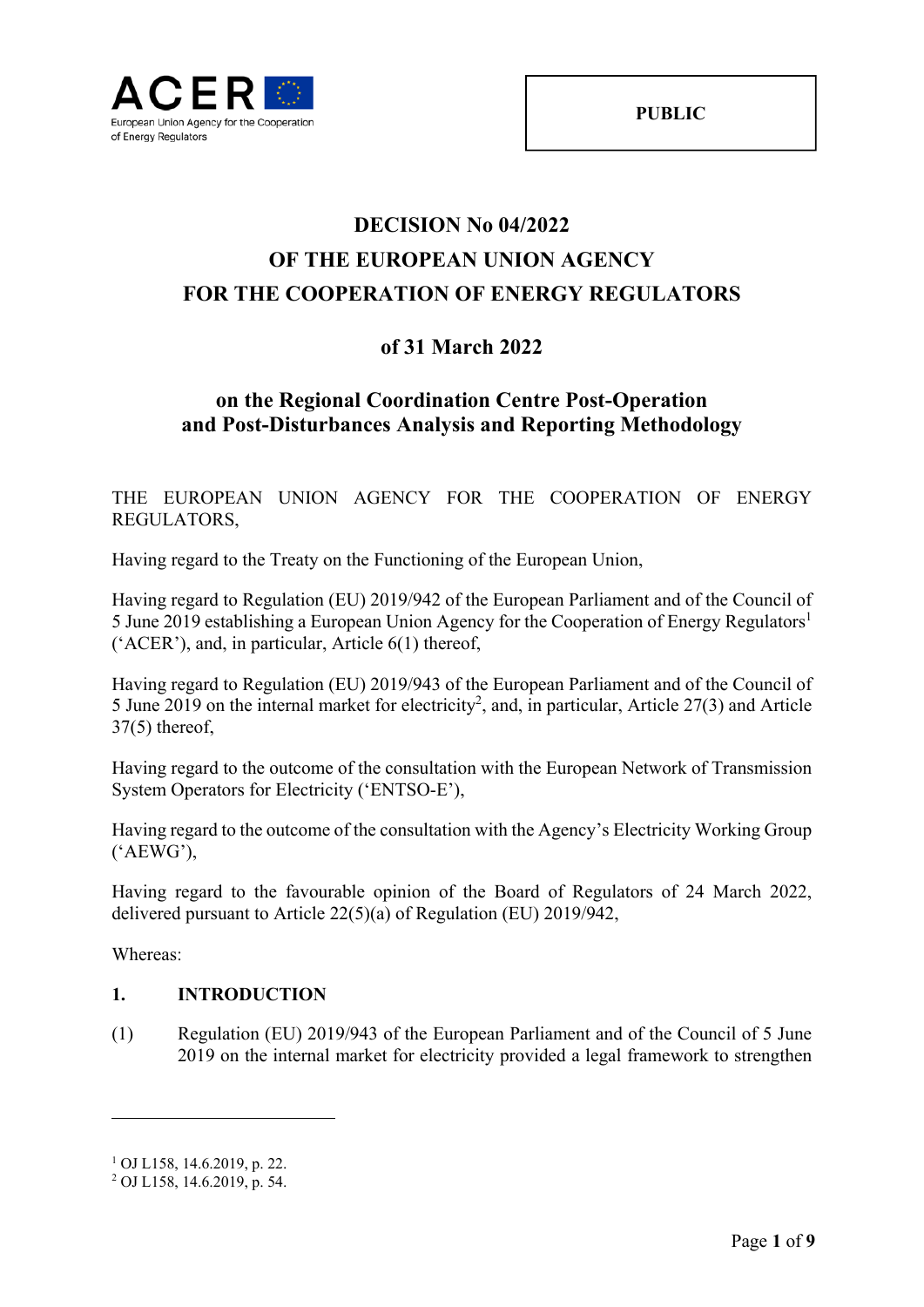regional coordination between transmission system operators ('TSOs') via the introduction of regional coordination centres ('RCCs') and assigning them with tasks of regional relevance. These tasks include carrying out post-operation and postdisturbances analysis and reporting in accordance with Article 37(1)(i) of Regulation (EU) 2019/943 with further details outlined in Annex I of Regulation (EU) 2019/943.

- (2) Pursuant to Article 37(5) of Regulation (EU) 2019/943, ENTSO-E shall develop, in accordance with the procedure set out in Article 27 of Regulation (EU) 2019/943, for the relevant tasks not covered by the applicable network codes or guidelines a proposal and submit it to ACER for approval.
- (3) The present Decision follows from ENTSO-E's submission of the Proposal for Regional Coordination Centre Post-Operation and Post-Disturbances Analysis and Reporting Methodology in accordance with Article 37(1)(i) of Regulation (EU) 2019/943 (hereinafter referred to as the 'Proposal') seeking approval by ACER; Annex I of this Decision sets out the methodology as decided by ACER.

### **2. PROCEDURE**

- (4) On 13 July 2021, ENTSO-E published for public consultation the draft 'Proposal for Regional Coordination Centre Post-Operation and Post-Disturbances Analysis and Reporting Methodology in accordance with Article 37(1)(i) of the Regulation (EU) 2019/943 of the European Parliament and of the Council of 5 June 2019 on the internal market for electricity'. The consultation lasted from 13 July 2021 until 10 September 2021.
- (5) On 3 January 2022, ENTSO-E submitted the Proposal to ACER for approval.
- (6) On 12 January 2022, ACER published a public notice together with ENTSO-E's proposal on its website, inviting interested third parties to submit their observations by 31 January 2022 in order to inform its assessment.
- (7) ACER cooperated with regulatory authorities and ENTSO-E and further consulted on the possible amendments to the Proposal through telephone conference calls and electronic exchanges of documents. In particular, the following steps were taken:
	- 27 January 2022: telephone conference call with ENTSO-E and regulatory authorities;
	- 27 January 2022: electronic exchange of documents with ENTSO-E and regulatory authorities for consideration;
	- 2 February 2022: ACER's preliminary views being shared with ENTSO-E for consideration;
	- 2 February 2022: ACER's preliminary views being shared with the AEWG for consideration;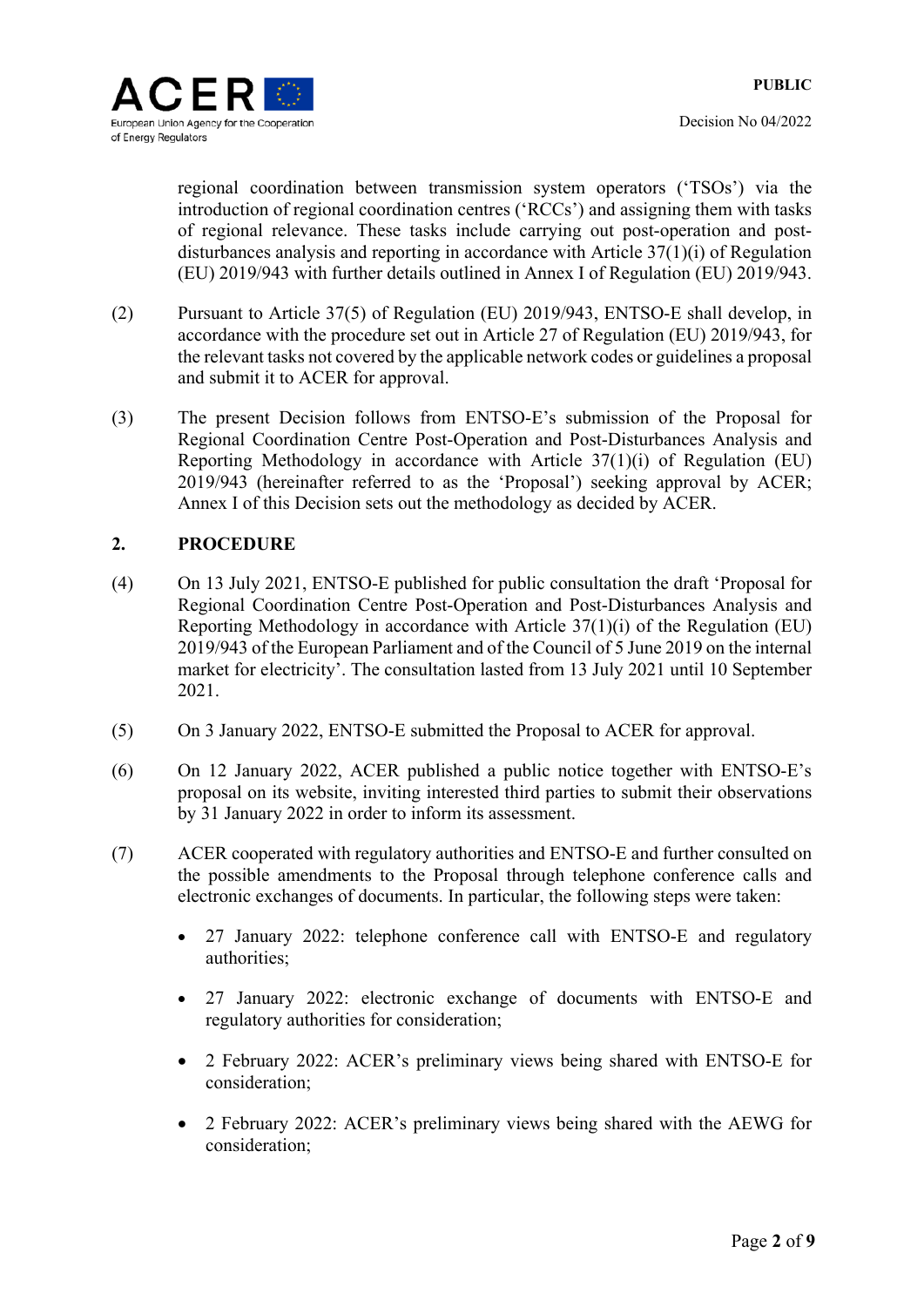- 10 February 2022: views sought at AEWG;
- 18 February 2022: telephone conference call with ENTSO-E and regulatory authorities on ACER's possible amendments to the Proposal.
- (8) The AEWG provided its advice on 9 March 2022, endorsing the draft ACER Decision on the Proposal.

#### **3. ACER'S COMPETENCE TO DECIDE ON THE PROPOSAL**

- (9) Pursuant to Article 6(1) of Regulation (EU) 2019/942, ACER should adopt individual decisions on technical issues where those decisions are provided for in Regulation (EU) 2019/943.
- (10) Pursuant to Article 37(5) of Regulation (EU) 2019/943, for the tasks set out in this Article and not already covered by the relevant network codes or guidelines, ENTSO-E should develop a proposal, in accordance with the procedure under Article 27 of the same Regulation, for the tasks set out in Article 37 of that Regulation and not already covered by the relevant network codes or guidelines, and this proposal is subject to approval by ACER.
- (11) Pursuant to Article 27(3) of Regulation (EU) 2019/943, ACER should either approve or amend the proposal for carrying out post-operation and post-disturbance analysis and reporting, within three months after receiving it from ENTSO-E.
- (12) ENTSO-E submitted the Proposal in accordance with Article 37(5) of Regulation (EU) 2019/943 to ACER for approval. The Proposal concerns the RCC tasks of carrying out post-operation and post-disturbances analysis and reporting under Article 37(1)(i) of Regulation (EU) 2019/943. Those tasks concern technical issues and are not yet covered by any network code or guideline.
- (13) Therefore, ACER is competent to decide on this Proposal under Article 6(1) of Regulation (EU) 2019/942 and Articles 27(3) and Article 37(5) of Regulation (EU) 2019/943.

### **4. SUMMARY OF THE PROPOSAL**

- (14) The Proposal consists of the following elements:
	- (a) The recitals and Articles 1 and 2, which contain provisions on definitions and interpretation and the subject matter and scope;
	- (b) Articles 3 and 4, which provide rules for the nomination of RCC investigation members as well as incident reporting and the steps for the validation of the RCC Investigation Threshold;
	- (c) Articles 5 and 6, which contain provisions regarding the incidents that classify for the RCC Investigation Threshold and for collection of data related to the investigated incidents;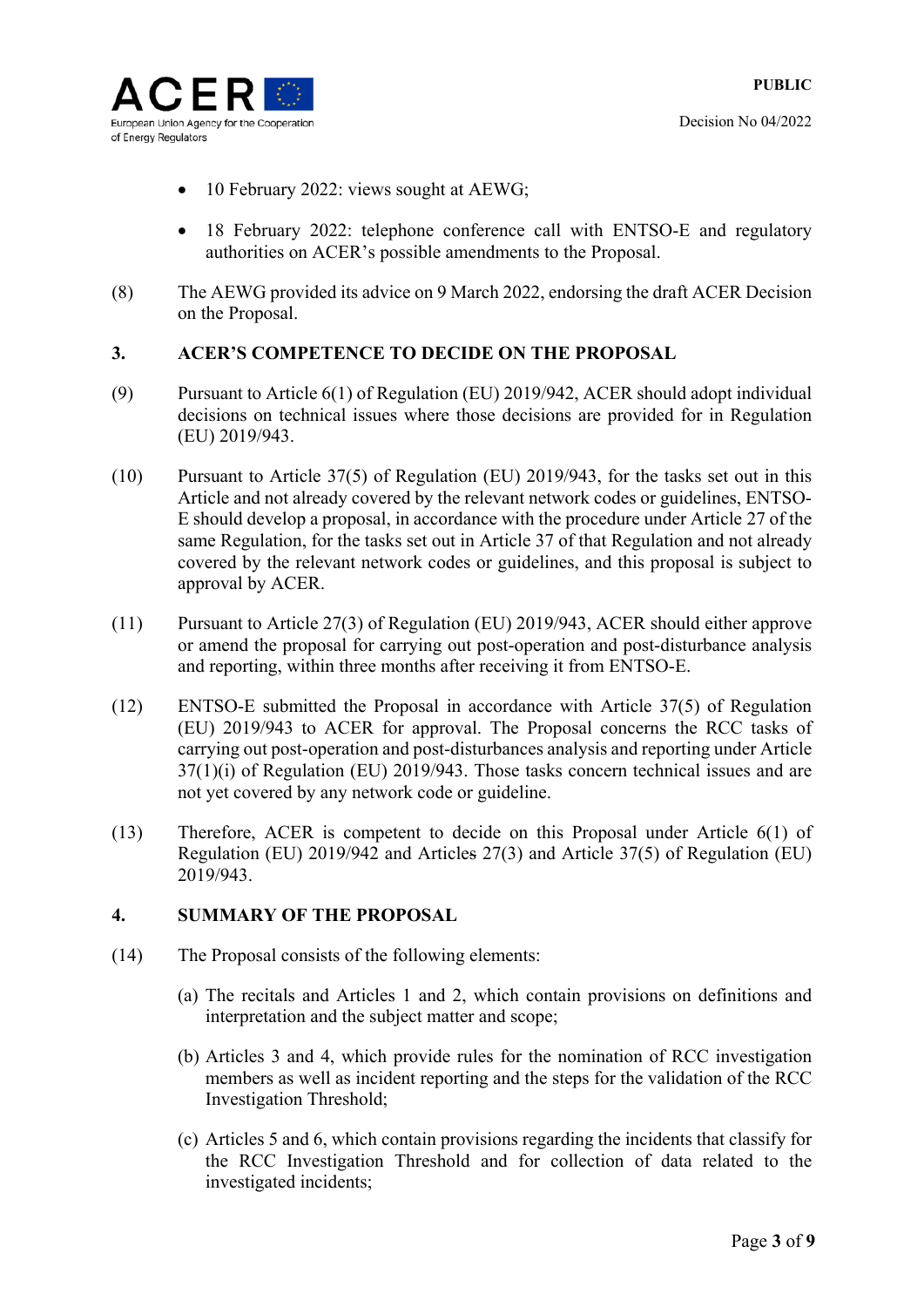

- (d) Articles 7 to 9, which lay down the provisions for the handling of the RCC investigation and the results of the RCC investigation and reporting, as well as the requirements for the issuing of RCC recommendations;
- (e) Articles 10 to 11, which contain the requirements for the applicability of the methodology and the reference language.

### **5. OBSERVATIONS RECEIVED BY ACER**

(15) No observations were received by ACER in response to the public notice published together with ENTSO-E's proposal on ACER's website, inviting interested third parties to submit their observations.

#### **6. ASSESSMENT OF THE PROPOSAL**

#### 6.1. **Legal framework**

- (16) Articles 27 and 37 of Regulation (EU) 2019/943 set out requirements regarding the proposal for a methodology for carrying out post-operation and post-disturbances analysis and reporting.
- (17) Article 37(1)(i) of Regulation (EU) 2019/943 provides that each RCC carries out postoperation and post-disturbances analysis and reporting.
- (18) Article 37(5) of Regulation (EU) 2019/943 provides that, for the tasks set out in Article 37 which are not already covered by the relevant network codes or guidelines, ENTSO-E must develop a proposal in accordance with the procedure set out in Article 27 of Regulation (EU) 2019/943.
- (19) Article 27(2) of Regulation (EU) 2019/943 requires ENTSO-E to consult on the proposed methodology before submitting the proposal. Article 27(3) provides that ACER must approve or amend the proposal within three months of the date of receipt of the proposal, and consult ENTSO-E before approving the amended proposal. In accordance with the same Article, ACER must publish the approved proposal on its website within three months of the date of receipt of the proposed documents.
- (20) Point 6 of Annex I of Regulation (EU) 2019/943 sets out in more detail the task of post-operation and post-disturbances analysis and reporting.

#### $6.2.$ **Consultation and submission of the Proposal**

- (21) Article 27(2) in conjunction with Article 37(5) of Regulation (EU) 2019/943 requires ENTSO-E to carry out a consultation involving all relevant stakeholders, including regulatory authorities and other national authorities, and take the results of that consultation into consideration in its proposal, before submitting the proposal.
- (22) As indicated in paragraphs (4) and (5), ENTSO-E consulted stakeholders from 13 July 2021 until 10 September 2021, as well as consulted with regional security coordinators, and submitted the Proposal on 3 January 2022.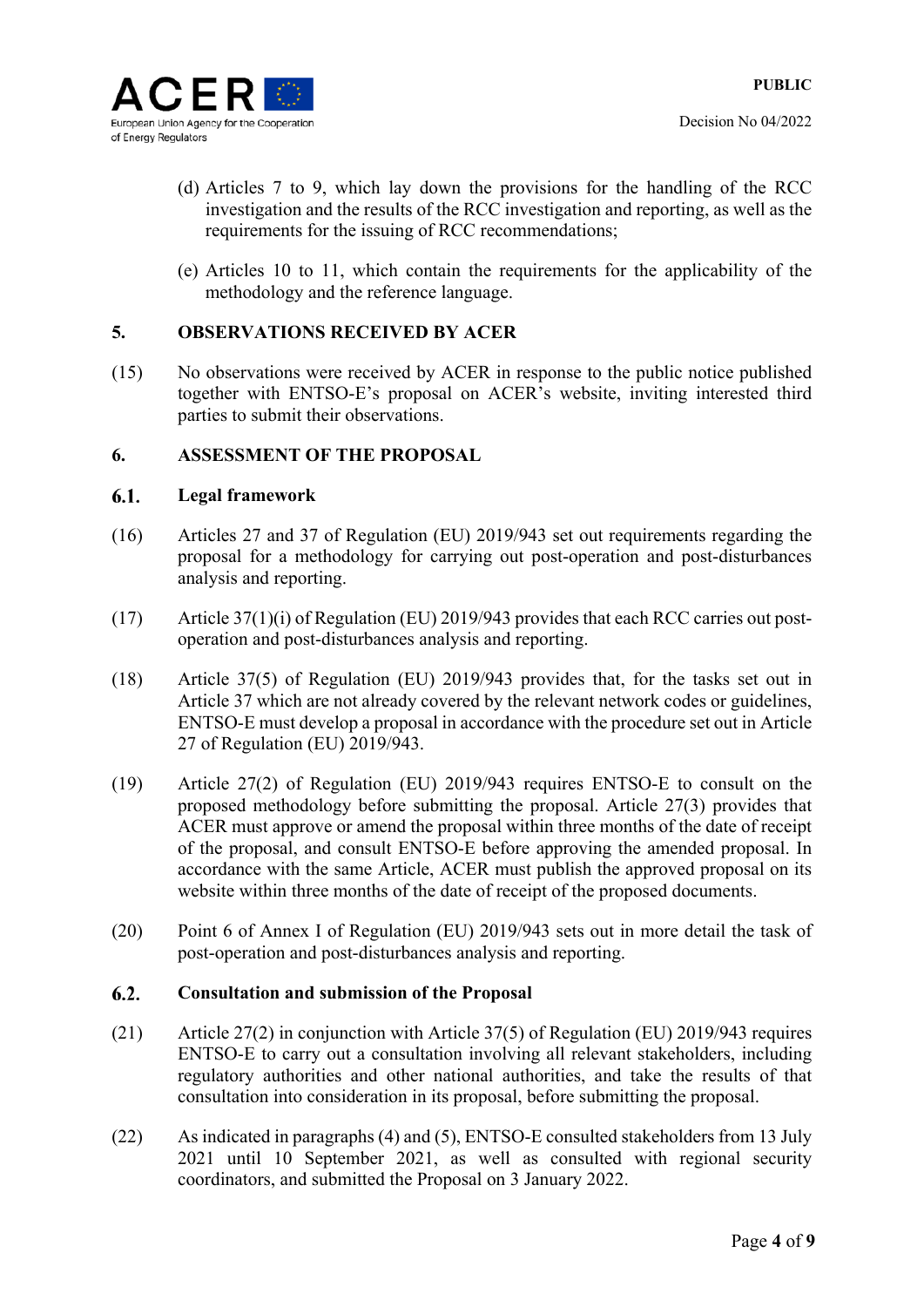

(23) Therefore, ENTSO-E fulfilled the requirements of Article 27(2) in conjunction with Article 37(5) of Regulation (EU) 2019/943 regarding the involvement of stakeholders and the submission.

#### 6.3. **Required content of the Proposal**

- (24) Article 37(1)(i) of Regulation (EU) 2019/943 on the RCC's task of post-operation and post-disturbances analysis and reporting is set out in more detail in point 6 of Annex I of Regulation (EU) 2019/943, which provides that:
	- RCCs must investigate and prepare a report on any incident above the threshold referred to in point 4.2 of Annex I of Regulation (EU) 2019/943;
	- regulatory authorities of the system operation region and ACER may be involved in the investigation upon their request;
	- the report must include recommendations aiming to prevent similar incidents in the future;
	- the report must be published by RCCs.
- (25) ACER considers that all of these elements have been included in the Proposal as explained below.
- (26) The Proposal meets the requirement of the first sentence of point 6.1 of Annex I of Regulation (EU) 2019/943 related to the obligation to investigate and report on any incident above the threshold referred to in point 4.2 of Annex I.
- (27) According to point 4.2 of Annex I, all TSOs shall agree on a threshold above which the impact of actions of one or more TSOs in the emergency, blackout or restoration states is considered significant for other TSOs synchronously or non-synchronously interconnected. The relevant threshold ('RCC Investigation Threshold') is defined in the Proposal ('Incidents that classify for the RCC Investigation Threshold') with the reference to the Incident Classification Scale ('ICS') outlined in the applicable ICS Methodology developed by ENTSO-E in accordance with Article 30(1)(i) of Regulation (EU) 2019/943.
- (28) Article 2 ('Subject matter and scope') and Article 7 ('Investigation handling') of the Proposal stipulate that the RCC investigation shall commence in case the RCC Investigation Threshold was met. Moreover, pursuant to Article 8 ('Results of the RCC investigation and reporting'), RCC investigation shall be concluded with the report ('ICS Final Report').
- (29) The Proposal addresses the involvement of regulatory authorities of the system operation region and ACER in the RCC investigation in its Article 7 ('Investigation handling'), thereby meeting the requirement of the second sentence of point 6.1 of Annex I of Regulation (EU) 2019/943.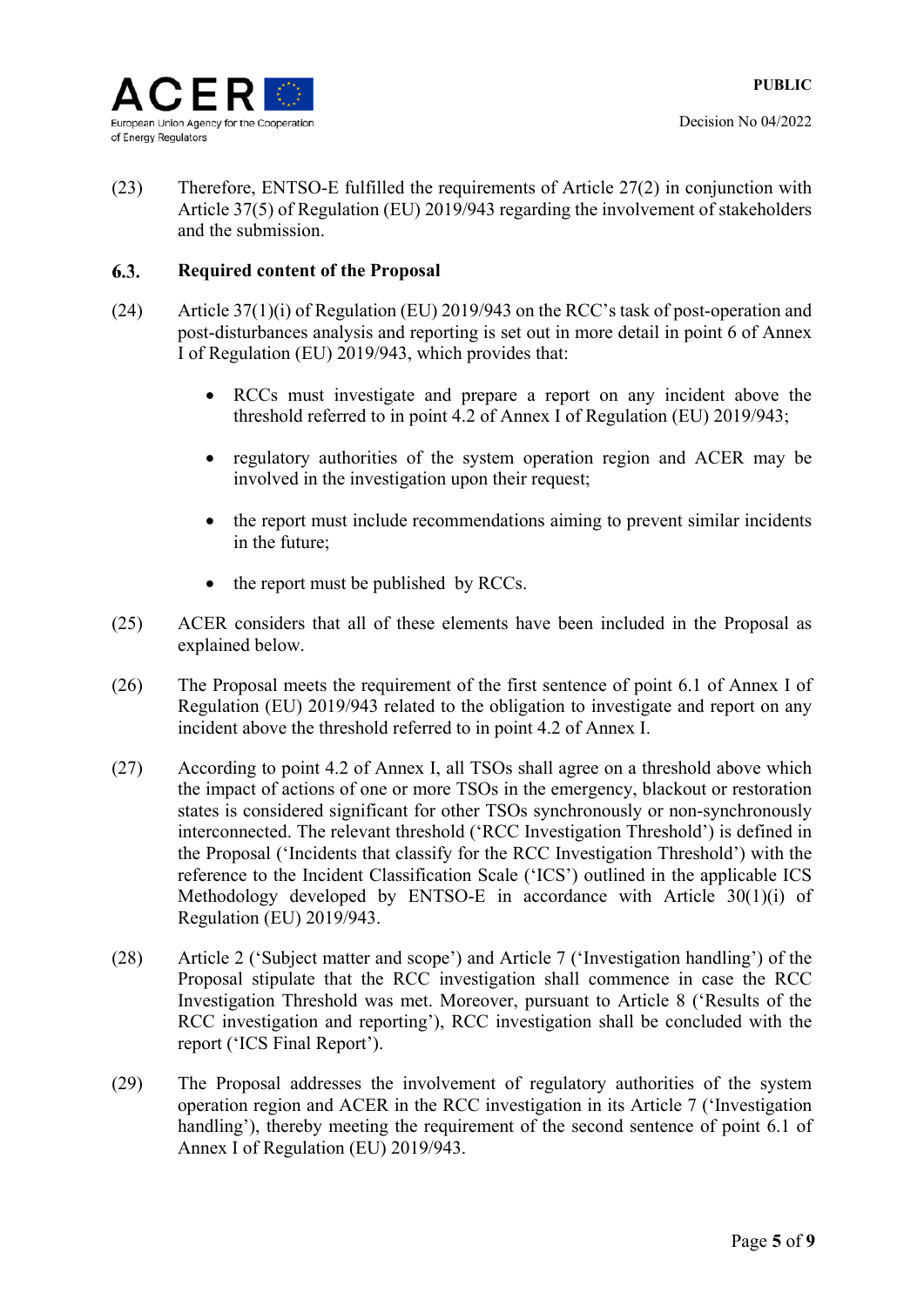

- (30) Inclusion of recommendations aiming to prevent similar incidents in the future in the investigation report, as required by point 6.1 *in fine* of Annex I of Regulation (EU) 2019/943, is covered by the Proposal in its Article 9 ('RCC recommendations') according to which the RCC investigation chapter of the ICS Final Report shall provide recommendations with respect to the RCC tasks.
- (31) The requirement of point 6.2 of Annex I of the Regulation (EU) 2019/943 pertaining to the report's publication is also met by the Proposal, as its Article 8 ('Results of the RCC investigation and reporting') stipulates that RCCs shall publish the ICS Final Report, including the RCC investigation chapter.

#### $6.4.$ **Amendments to the Proposal**

- (32) ACER has introduced amendments to the Proposal to improve its structure, wording and clarity. Further editorial changes, not explicitly mentioned below, have been made to improve the readability and clarity of the wording of the Proposal.
- (33) The changes introduced by ACER have been discussed with ENTSO-E throughout a very good cooperation during the procedure for this Decision. During the discussions, ENTSO-E confirmed that the changes improve the clarity of the methodology.

#### **6.4.1 On the Recitals of the Proposal**

(34) ACER amended Recital 9 of the Proposal by introducing three recitals in order to emphasise the need to support third countries in applying similar rules to those contained in Regulation (EU) 2019/943. These recitals refer to a new provision introduced in the methodology (see Article 10(2)) that all TSOs of those synchronous areas neighbouring third country TSOs should endeavour to enter into agreements setting the basis for their technical cooperation and compliance with the relevant EU legislation.

#### **6.4.2 On the scope and the definitions of the methodology (Articles 1 and 2)**

- (35) To improve the structure of the Proposal, ACER swapped the order of the proposed Articles 1 and 2.
- (36) ACER amended the provisions in Article 1 of the Proposal to further clarify the scope of the methodology.
- (37) ACER amended the provisions in Article 2 to clarify the definition regarding the ICS methodology in order for the reference in this methodology to endure any future amendments of the ICS methodology.
- (38) ACER added the definition of 'fault tree analysis' for clarity, since it is referenced in Article 7. ACER also added the definition of 'RCC SPOC' as this concept was introduced in Article 3.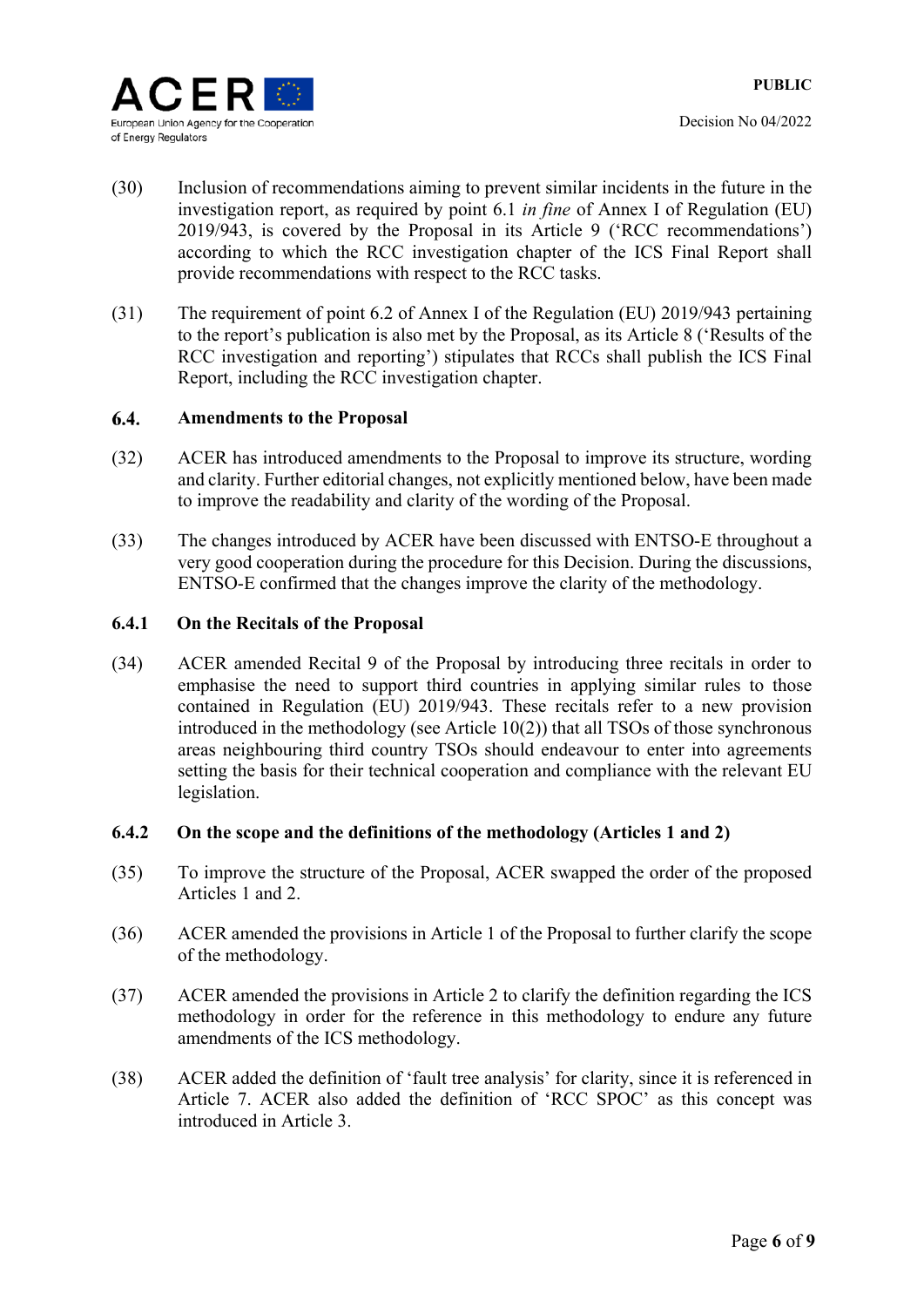

#### **6.4.3 On the RCC members (Article 3)**

- (39) ACER introduced amendments to this Article in order to clarify that each RCC shall appoint a single point of contact ('RCC SOPC'), responsible for nominating, shortly after the incident occurred, a main and a backup RCC member to participate in the RCC investigation.
- (40) In paragraph 2, the word "concerned" is added to stress that an RCC member and backup are nominated for specific incidents.

#### **6.4.4. On the incident reporting and the RCC investigation (Article 4)**

(41) In paragraph 4, ACER added two sentences to clarify the RCC member participation in the ICS Panel in the cases where the incident did not affect all RCCs or in case all RCCs were affected. In paragraph 5, ACER introduced changes to clarify that the ICS Expert Panel shall decide as to whether the RCC Investigation Threshold was met and included wording that was originally included in Article 5(2) to avoid duplication.

#### **6.4.5. On the Incidents that classify for the RCC Investigation Threshold (Article 5)**

(42) In paragraph 2, ACER deleted the specification about the RCC Investigation Threshold being met as this is included Article 4(5) of the Proposal.

#### **6.4.6. On the Investigation Handling (Article 7)**

(43) In paragraph 1, ACER added two sentences to clarify the RCC member that shall lead the RCC Investigation Subgroup in the cases where the incident did not affect all RCCs or in case all RCCs were affected. Similarly, in paragraph 3, ACER added two sentences to clarify which TSO member shall participate in the RCC Investigation Subgroup in the cases where the incident did not affect all RCCs or in case all RCCs were affected.

#### **6.4.7. On the results of the RCC investigation and reporting (Article 8)**

(44) ACER introduced a clarification to paragraph 5 that the RCCs shall publish the ICS final report, since point 6.2 of Annex I of Regulation (EU) 2019/943 requires that the RCCs publish the report on any incident above the threshold.

#### **6.4.8. On the RCC recommendations (Article 9)**

(45) ACER removed duplications with Article 8 with regard the RCC investigation subgroup recommendations and their publication.

#### **6.4.9. On the implementation of the methodology (Article 10)**

(46) In line with the changes to the recitals of the Proposal mentioned above, ACER introduced a paragraph 2 to Article 10 to provide that all TSOs of those synchronous areas neighbouring to a third country TSOs shall endeavour to conclude with the third country TSOs not bound by Regulation (EU) 2019/943 agreements aiming at their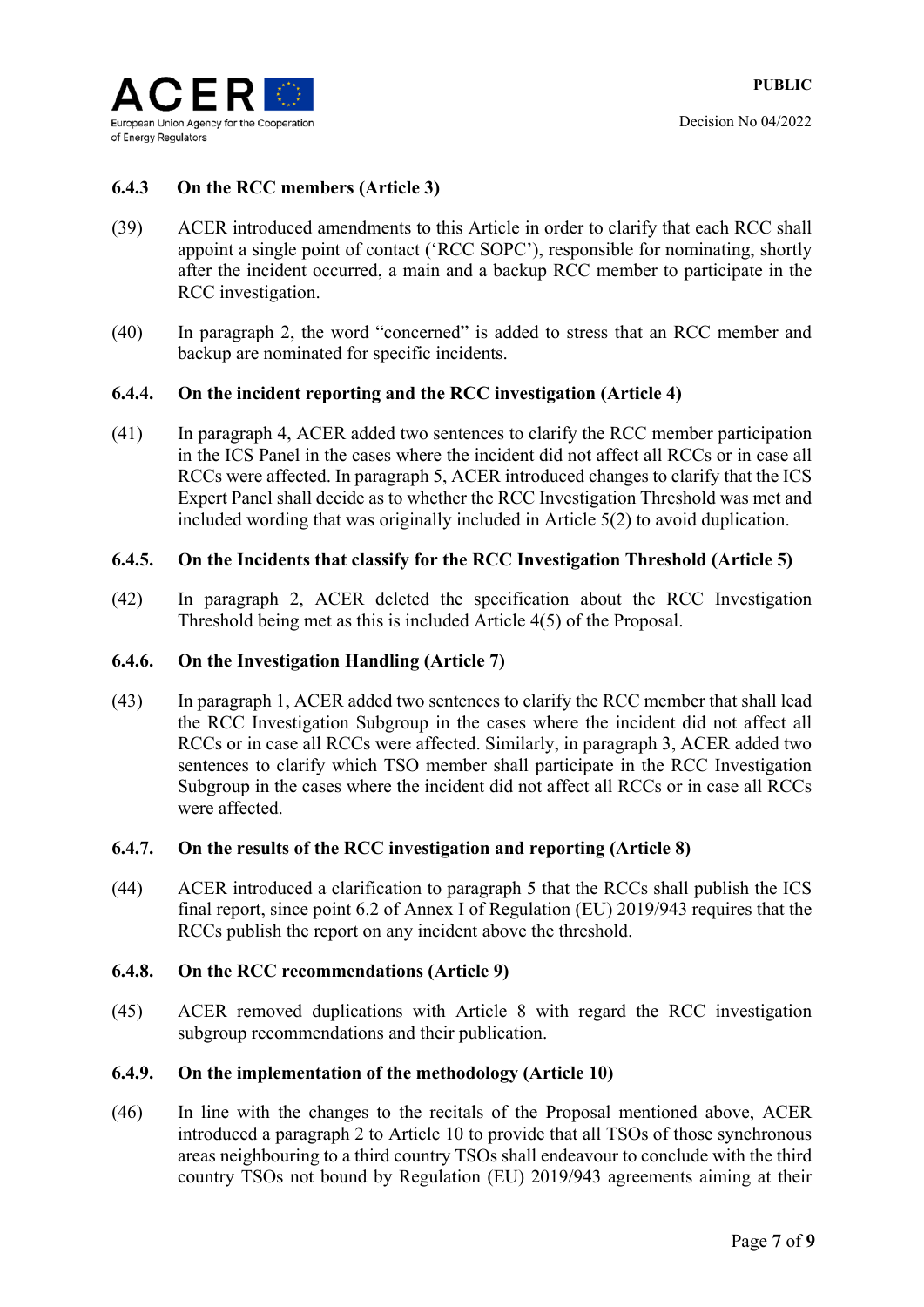

cooperation in the RCC investigations and reporting of incidents that are suspected to be classified as scale 2 or scale 3 incidents in accordance with the ICS Methodology.

#### **6.4.10. On the language (Article 11)**

(47) In Article 11, ACER replaced the word 'TSOs' with 'RCCs', since ACER understands that if there will be the need to translate this methodology into national language this will be with the RCC as it will be the RCCs that will be applying this methodology.

#### **7. CONCLUSION**

- (48) For all the above reasons, ACER considers the Proposal in line with the requirements of Regulation (EU) 2019/943, provided that the amendments described in this Decision are integrated in the Proposal, as presented in Annex I.
- (49) Therefore, ACER approves the Proposal subject to the necessary amendments and editorial changes. To provide clarity, Annex I to this Decision sets out the Proposal as amended and approved by ACER,

HAS ADOPTED THIS DECISION:

#### *Article 1*

The Regional Coordination Centre Post-Operation and Post-Disturbances Analysis and Reporting Methodology according to Article 37(1)(i) of Regulation (EU) 2019/943 is adopted as set out in Annex I to this Decision.

#### *Article 2*

This Decision is addressed to ENTSO-E.

Done at Ljubljana, on 31 March 2022.

### *- SIGNED -*

*Fоr the Agency The Director* 

C. ZINGLERSEN